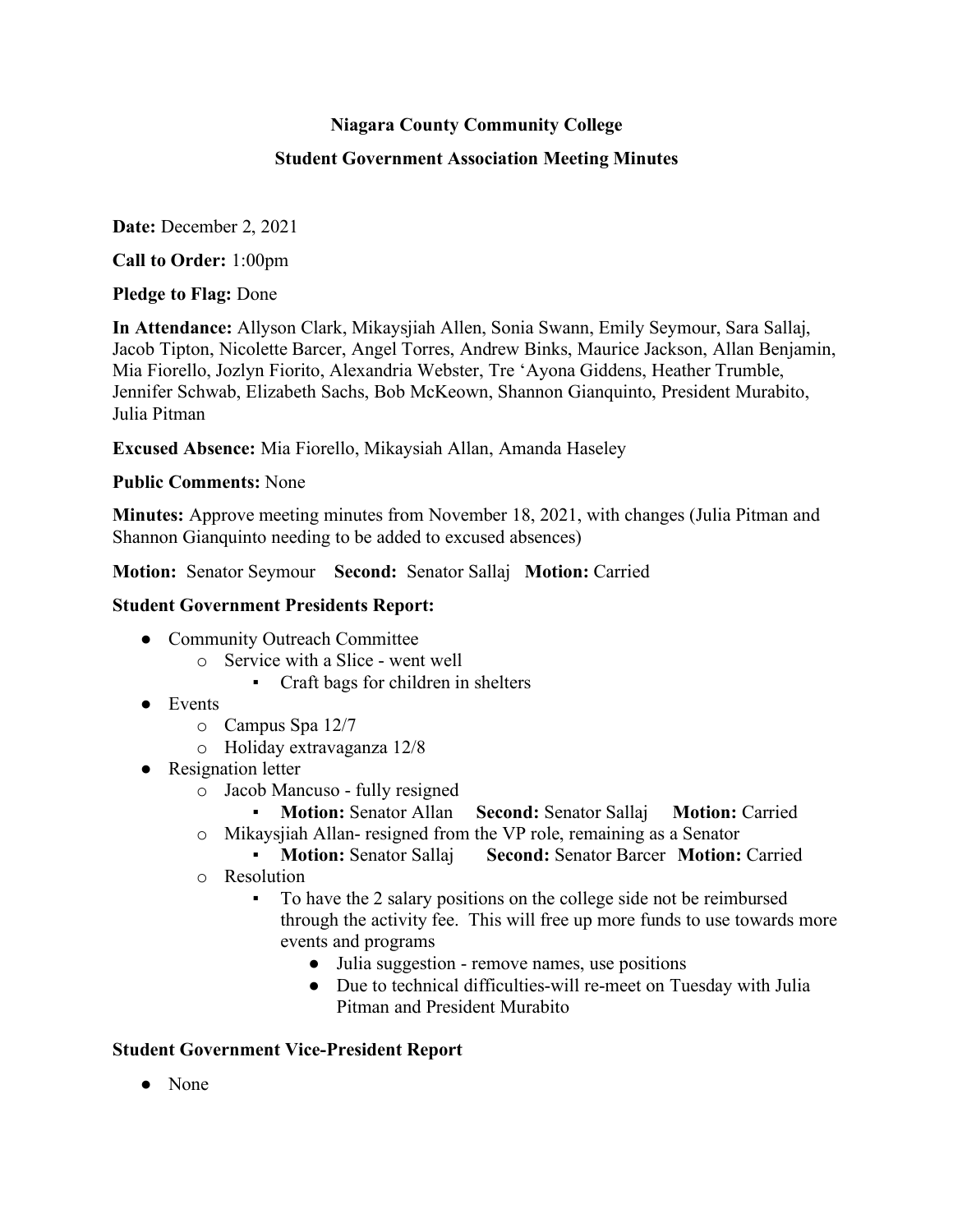## **Student Treasure Report**

• Honors Club event on 12/8 approved

# **Student Government Event Coordinator Report:**

● None

## **Student Trustee's Report:**

The next meeting is on December 21, 2021

## **Senators Reports:**

● None

# **Student Coordinator's Report: (Heather Trumble)**

- Great Break!! Good Luck with the exams!
- Holiday Extravaganza 11am start help needed for pre-set up and set up
- Working to coordinating message students to get experience when Campus Spa is on campus 12/7
- Thunderfest planning
- Video plans for  $60<sup>th</sup>$  year

#### **Athletic Director's Report: (Amanda Haseley)**

- Basketball
	- Woman's score 12/1 105-73
	- Men's 12/1 95-87
- Wrestling Tournament 12/4
	- Need Volunteers
- Fitness Center
	- Currently closed as participants were not wearing masks
	- Will re-assess in the Spring for ways to get participants to be in compliance

#### **Student Services Report: (Julia Pitman)**

● None

#### **Faculty Representatives Report: (Elizabeth Sachs)**

- Suny General Education changes
- Adjunct representative being added to Faculty Senate

#### **Old Business:**

● None